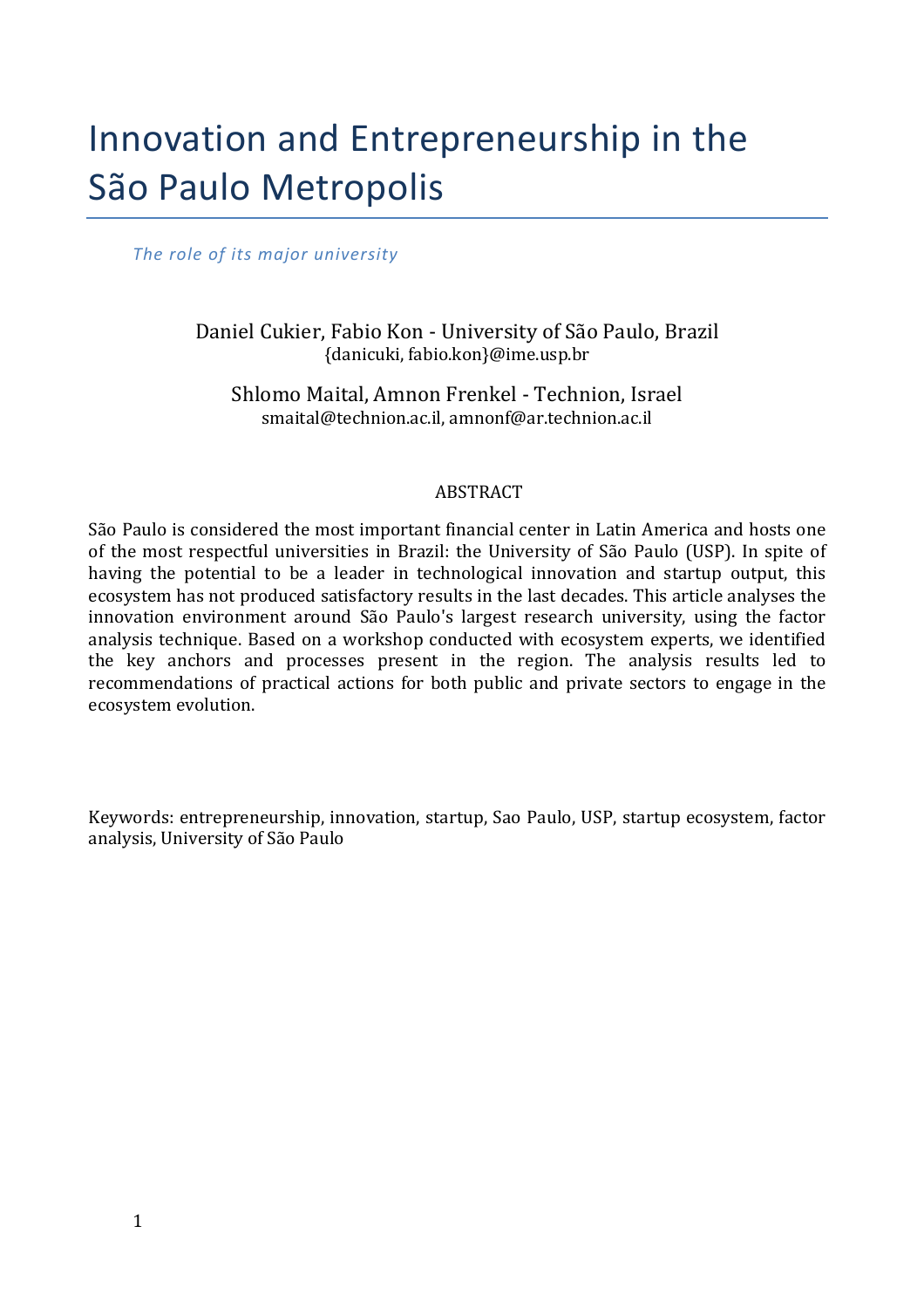## **1 Introduction**

This study aimed to create a visual representation of São Paulo's innovation ecosystem. São Paulo is Brazil's largest city,  $12<sup>th</sup>$  largest city in the world, with the  $15<sup>th</sup>$  largest GDP (measured by purchasing power parity)<sup>1</sup>. It is Brazil's financial center and hosts the headquarters of many major companies and banks, including many foreign companies doing business in Brazil. São Paulo is home to the Bovespa, Brazil's stock and bond exchange, the largest in Latin America, and has several leading science and technology universities. Foremost among them is University of São Paulo (USP), founded in 1934, one of the world's largest universities, with more than 90,000 students (of whom almost 1/3 are Masters and Doctoral students); four of its 11 campuses are located in the São Paulo metropolis. First class universities all around the world have a very important role on the development of the entrepreneurship ecosystem around them (Sternberg, 2013), for example Stanford in Silicon Valley (Piscione, 2013), Technion in Israel (Kon, Cukier, Melo, Hazzan, & Yuklea, 2014), or Cornell in New York (Cometto & Piol, 2013). Similarly, USP serves as an unofficial hub for much of the entrepreneurial activity in the city of São Paulo, and has a number of entrepreneurship initiatives on campus, including specific courses, an incubator, and several student Entrepreneurship groups.

Besides having the potential to be a worldwide leader ecosystem in technological innovation and startups output, the city hub presented modest numbers in the last two decades. The 15<sup>th</sup> position in total GDP is not so amazing when compared to the 135<sup>th</sup> position in GDP per capita. The Brazilian Startups Association database<sup>2</sup> shows only 420 companies (758 in the whole state of São Paulo, representing 25% of all startups in Brazil). The dealbook database<sup>3</sup> contains only 39 deals (acquisitions or risk investment) for São Paulo startups. Even if these are not official numbers, they represent a good snapshot of the reality, and the inexistence of precise numbers itself is a sign of the low maturity of the ecosystem. In Brazil, few entrepreneurs have the opportunity to receive investments for their startups, and this can be one of the explanations why 50% of all firms shut down before 3 years (Andreassi & Madureira Rodrigues Siqueira, 2006). In Germany, opening a firm requires 9 procedures, and this number is considered one of the worst compared to other developed nations. In Brazil, to open a firm, one needs 13 procedures (Arruda, Cozzi, Nogueira, & Costa, 2013).

Economical theory shows that startups and entrepreneurs are the prime movers in modern economic development (Schumpeter, 1934). "They foster technological innovations of industries, create new jobs, and generate new wealth for society. New venture creation has been statistically linked to both job creation and regional development" (Kasturi & Subrahmanya, 2014). Some studies try to identify gaps in innovation ecosystems and propose practical actions to improve their performance. There are examples in Germany (Voss & Müller, 2009)(Sternberg, 2013), India (Kasturi & Subrah-manya, 2014) and Portugal (Vaz, de Noronha Vaz, Galindo, & Nijkamp, 2014).

To investigate why São Paulo have such modest output given its potential, we gathered a number of ecosystem leaders and experts for a workshop. The results obtained from our exercise are simple enough to grasp but complex enough to capture their key elements as a

 

<sup>1</sup> http://www.brookings.edu/research/reports2/2015/01/22-global-metro-monitor

<sup>2</sup> http://www.abstartups.com.br/startups

<sup>3</sup> http://dealbook.co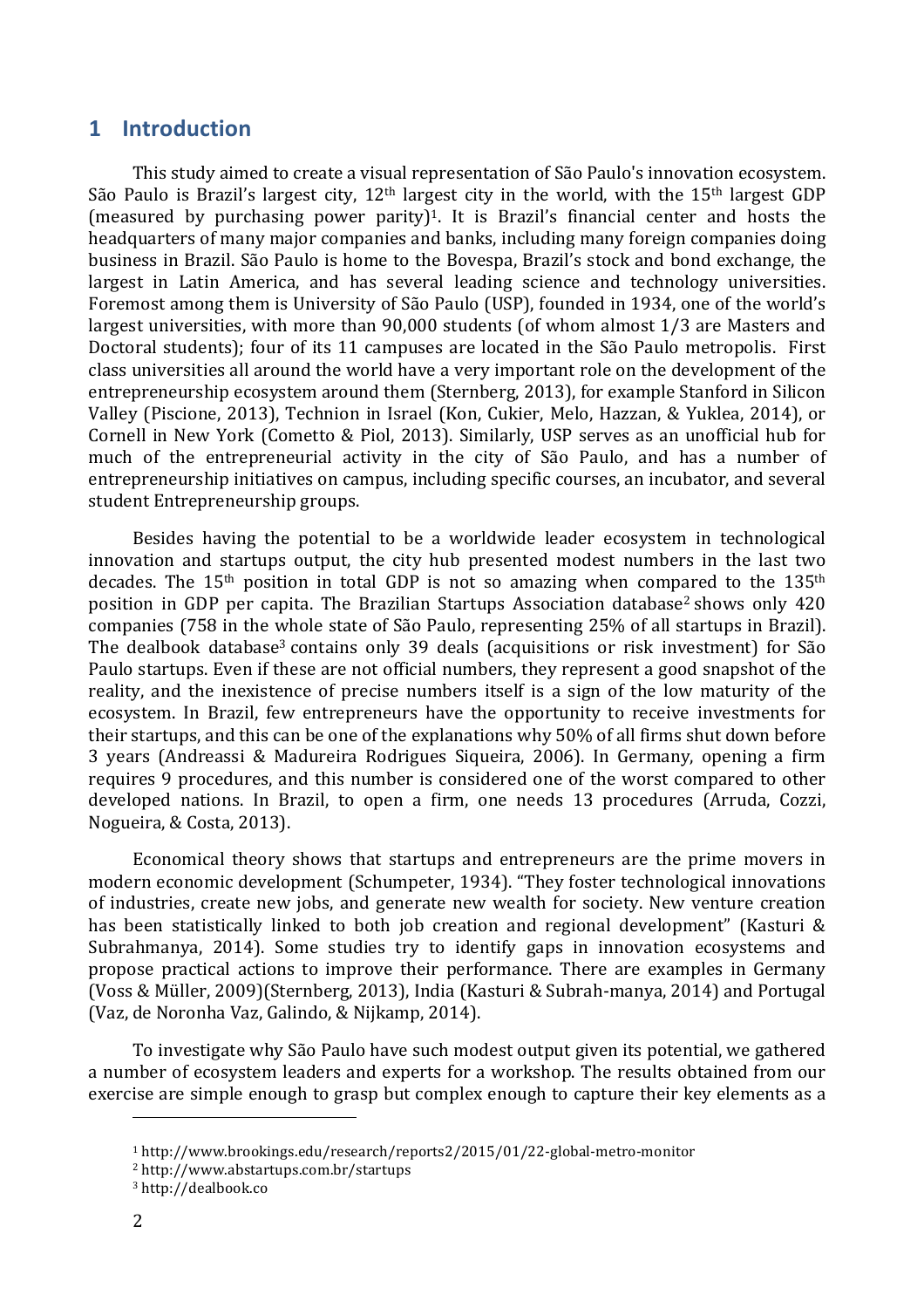common foundation or 'language' for an enlightened discussion of policy. The systemic approach this study adopted stands in contrast to partial approaches, in which emphasis is placed on specific aspects of the innovation ecosystem, without properly mapping or understanding the system as a whole and how its various parts interact with one another. Moreover, the most significant obstacles for innovation and entrepreneurship development are not related to technological aspects or capital availability, but depend on convergence and coordination between the various components in the entrepreneurship ecosystem (Moore, 1996). The purpose of our study was to understand all these components and the interactions between them, based on the idea that successful innovation ecosystems depend on a high level of interconnectivity between its players (OECD, 1997)(Iansiti & Levien, 2004). From the point of view of the university innovation ecosystem, the basic components are: people, companies, organizations, anchors, and processes (Lemos, 2012). We gathered professionals from companies, government, academia, and NGOs to identify anchors and processes pertaining to their ecosystem.

The inputs for the innovation ecosystem map are based on a structured collaborative discussion (experts' workshop) conducted among experts from various realms and disciplines in São Paulo participating in this collaborative exercise. The methodology we used for mapping the national innovation ecosystem was developed and implemented earlier in a large-scale study (Anmon Frenkel & Maital, 2014). Our goal was to use this map to guide policy decisions that are system-wide and exploit synergies, to achieve agreed goals and to implement a common vision for São Paulo.

The remainder of this article is organized as follows. Section 2 describes the methodology used to analyze the innovation ecosystem. Section 3 presents the results of our analysis. In Section 4, we discuss the results and propose practical recommendations and actions for the private and public sectors, as well as for academic parties. In Section 5, we provide our conclusions and discuss future work.

# **2 Methodology**

In the basis of the developed methodology was a process for collaborative discussion among experts from various realms and disciplines, in order to "map" the innovation ecosystem. The objective of the experts' workshop was to identify fundamental "anchors" and "processes" that comprise the main elements of the innovation ecosystem around São Paulo's largest research university. Here are the definitions of these two key concepts:

- "Quality anchors": these are strengths, or core competencies, of São Paulo on which innovation can be built. For example, the existence of a high level of human capital, or the existence of strong world-class scientific and technological infrastructure.
- "Processes and trends": these are processes that can enable countries or regions to overcome strategic innovation weaknesses; or constraints that hamper innovative initiatives and policies. For example, vocational training programs, tax incentives, R&D funding, etc.

Identifying the anchors and processes was done in the Experts Workshop, which took place in the University of São Paulo main campus on August 22th, 2014. To compile these results and elaborate this paper, we put together a group of two local experts from the São Paulo ecosystem and two innovation scholars from abroad, with no previous knowledge of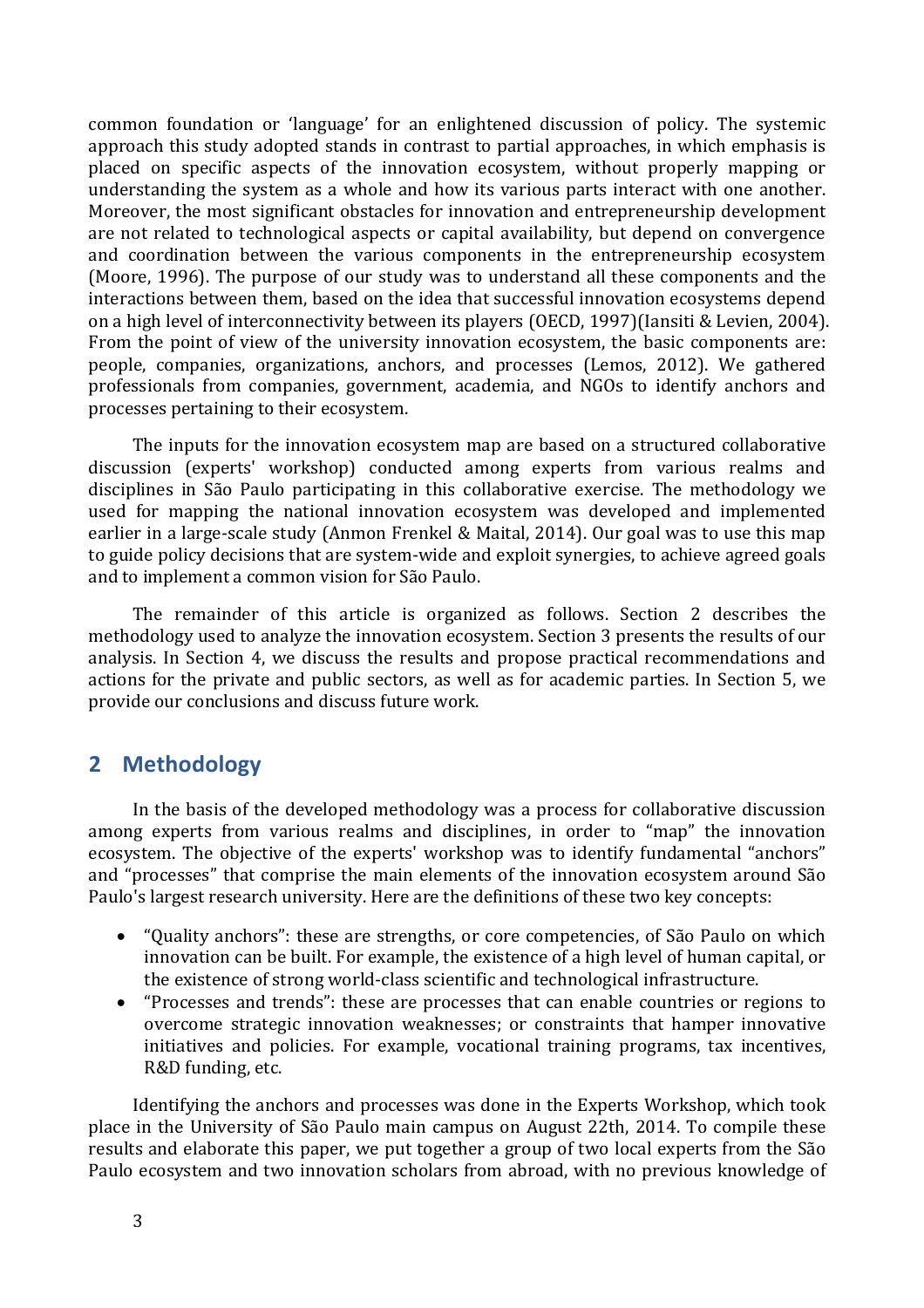this local environment. Our goal was to achieve a good balance between insiders' and outsiders' views of the São Paulo culture and processes around innovation.

Experts representing all key sectors and disciplines relevant to innovation, i.e., stakeholders, service providers, policymakers, students and researchers from the academia, and professionals from the industry participated in the workshop and contributed inputs that were used to map the innovation ecosystem of São Paulo. The workshop was based on deep intimate knowledge of the experts and their familiarity with all aspects of the innovation ecosystem, including informal and ill-defined ones. The objective of the workshop was to formulate a creative systematic and inclusive list of key innovation variables that can be transformed into a visual innovation ecosystem map.

The Workshop was conducted through brainstorming and the nominal group technique (Osborne, 1963). During the workshop, each expert was asked, in turn, to propose one anchor. After a first round of this process, there were additional rounds, until no more anchors remain to be listed. After the list of 'anchors' was completed, to the satisfaction of the experts, a similar process was employed to list comprehensively the 'processes and trends'. In addition, each expert was asked, in his/her turn, to indicate whether the suggested process belong to the 'demand-driven' or to the 'supply-side' of innovation or both.

The end result of this workshop included a comprehensive crude list of anchors and processes that reflect the views and insights of experts. The list of anchors and processes were refined, organized and compiled into a final, refined list that includes 14 anchors and 10 processes. The list of processes was organized, to distinguish between 'demand-driven' and 'supply-side' innovation. This analysis enables us to show visually and clearly the key elements of demand-side innovation drivers, including consumers, businesses, labor markets, global markets and other channels, and indicate how these demand-side aspects of innovation interact with supply-side elements. Our focus is on identifying 'gaps' – crucial ecosystem needs that have not been fully met, such that innovative technologies can be leveraged to match supply with demand and create business opportunities. At the same time, we seek to identify supply-driven processes reflecting innovation driven by supply (incentives, funding, etc.), through which resources are directed toward specific markets and products, "pushed" by supply factors rather than "pulled" by demand factors.

In the following step, a cross impact analysis was employed. We evaluated the relationship between the anchors and the processes that were identified in the earlier stage on a bipolar five-point Likert scale (Jamieson, 2004) ranging from strong negative link (1) to strong positive link (5). The evaluation matrix developed was processed through Exploratory Factor Analysis - EFA (data reduction technique), a statistical tool whose purpose is to reduce a large number of variables into a smaller, more compact set (J.-O. Kim & Mueller, 1978). In the analysis, the anchors serve as observations in order to group the processes into major factors according to the similarities in their linkages with the anchors. Thus the processes were grouped according to the results of the factor analysis. The classification of anchors into clusters did not involve a similar mathematical procedure and was based on logic. In order to compute the major linkages between each process factors and anchor clusters a mathematical procedure was employed (see Annexes).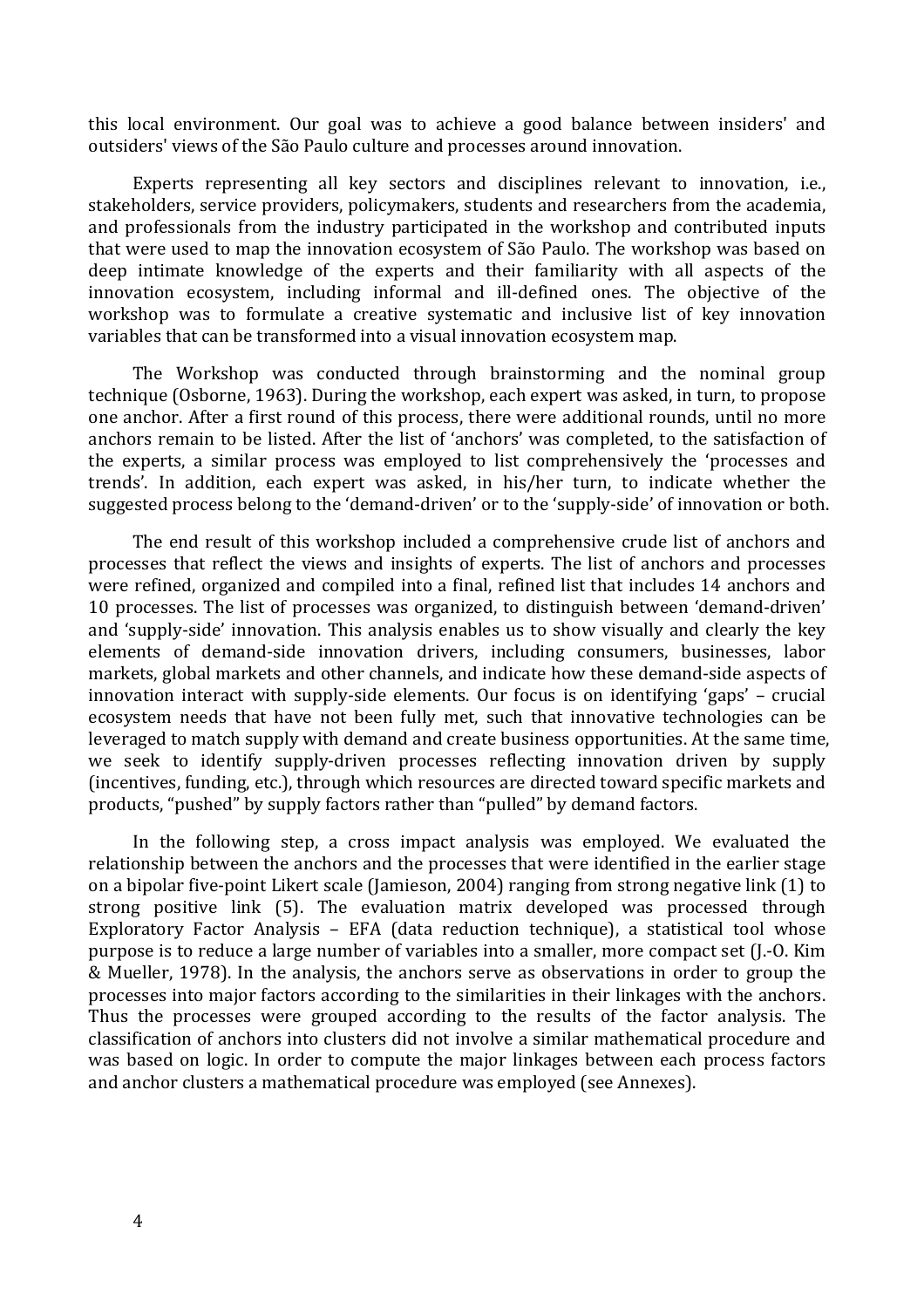# **3 Results - Analysis of São Paulo's Innovation Ecosystem**

## **3.1 Inputs for the São Paulo's Innovation System**

This section provides a summary of raw inputs collected at the São Paulo experts' workshops. Table 1 lists 14 main anchors that were identified by the experts as the pillars of São Paulo Innovation system. Table 2 presents a list of 10 processes that were recognized by the experts as key elements driving and fostering innovation in São Paulo. 'Anchors' are essentially similar to what economists call 'stocks', or fixed assets, while processes are similar to what economists call 'flows' (changes related to various anchors, or stocks). The processes were ranked by the experts by their importance and classified according to which side of the market (supply or demand) they are assigned to.

| No.            | <b>Anchor Name</b>                                       |
|----------------|----------------------------------------------------------|
| 1              | High quality human capital                               |
| $\overline{2}$ | Availability of finance                                  |
| 3              | 7 business incubators                                    |
| 4              | (Lack of) an entrepreneurial culture                     |
| 5              | (Lack of) integration across USP schools and faculties   |
| 6              | Attraction of low-risk employment in business (negative) |
| 7              | Scientific infrastructure                                |
| 8              | Strong faculty, good professors                          |
| 9              | USP's "brand name"                                       |
| 10             | Entrepreneurship students organizations                  |
| 11             | Union mentality                                          |
| 12             | USP legal framework                                      |
| 13             | USP intellectual property framework                      |
| 14             | Evaluation of students by traditional tests              |

#### **Table 1 - List of São Paulo Innovation Anchors**

**Table 2** - List of Identified Processes Fostering São Paulo Innovation, Ranked by Importance and Classified by **Market Side**

| Ranked<br>number<br>$(\mathbf{by})$<br><i>importance</i> ) | <b>Process Name</b>                                         | Demand (D)<br>Supply (S) |
|------------------------------------------------------------|-------------------------------------------------------------|--------------------------|
|                                                            | Incubation / Acceleration processes                         | S                        |
| 2                                                          | Informal networking & activities promoting entrepreneurship | D, S                     |
| 3                                                          | Seed money and venture capital                              | S                        |
| 4                                                          | Alumnae sharing their stories                               | D, S                     |
| 5                                                          | Collaboration with government and industry                  | D, S                     |
| 6                                                          | Talents database                                            | D                        |
|                                                            | Scattered information, (lack of) a 'one stop shop' process  |                          |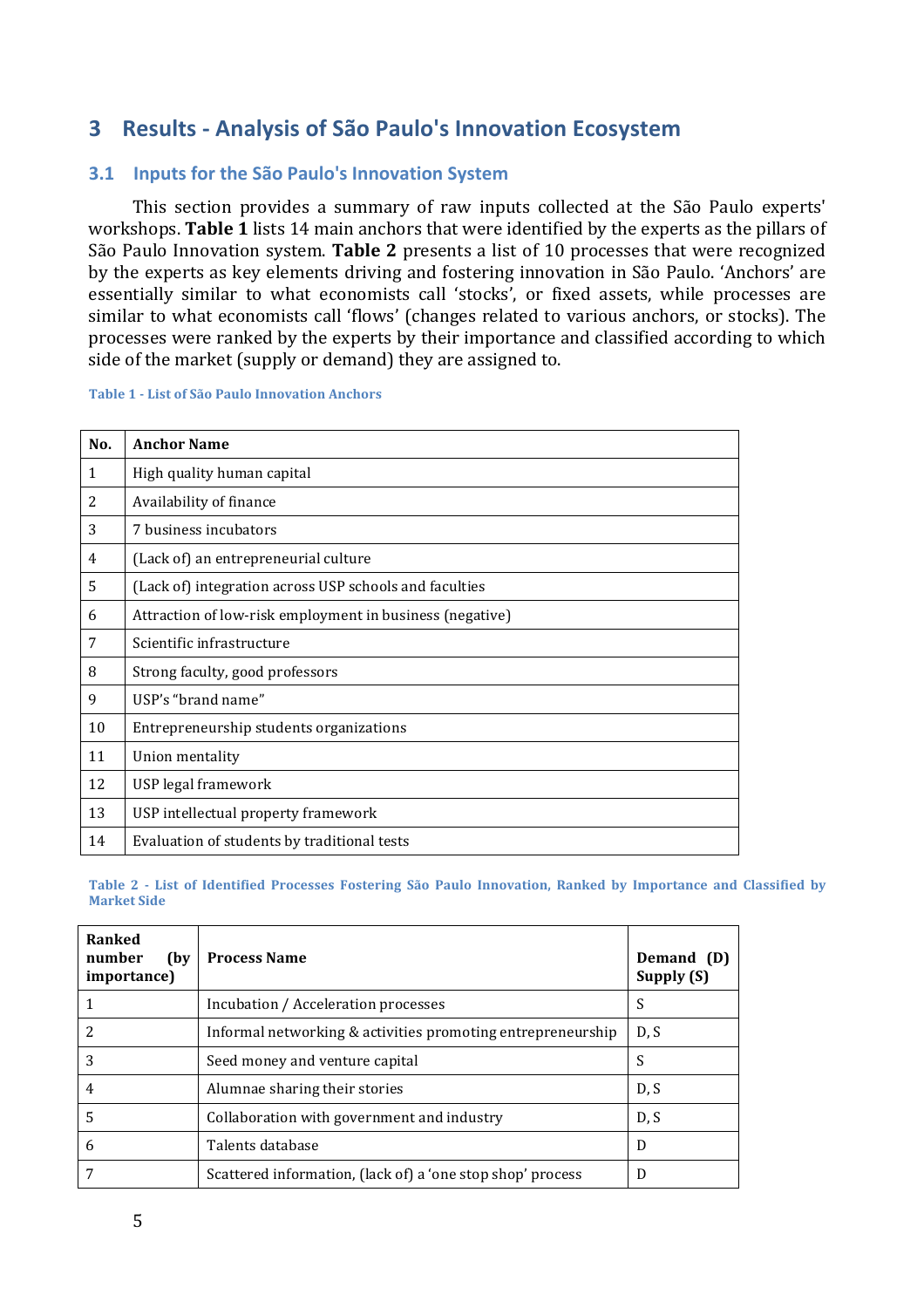| Technology transfer process                                         | D. S |
|---------------------------------------------------------------------|------|
| Mentoring                                                           | D, S |
| Evaluation of faculty by publications rather than<br>innovativeness |      |

The essence of an ecosystem is the interaction among its various components (Moore, 1996). We used data on 'cross impact analysis' (the perceived links between various anchors and processes) to create a bipolar five-point Likert scale (ranging from a strong negative link, score 1, to a strong positive link, score 5, for each cell in a  $14x10$  cross impact matrix. The results of the cross impact analysis, conducted by the expert's teams are presented in **Figure 1**. 

Figure 1 **-** Linkages between Anchors and Processes in São Paulo Innovation Ecosystem, Sorted by the Intensity of **the Linkages**

| Anchors/Processes                                           | Incubation/Acceleration<br>processes | Informal networking & activities<br>promoting entrepreneurship | Seed money and venture capital | Alumni/ae sharing their stories | Collaboration with government<br>and industry | 'Talents' database | Scattered information, (lack of) a<br>one stop shop' process | Technology transfer process | Mentoring      | publications rather than<br>innovativeness<br>Evaluation of faculty by |
|-------------------------------------------------------------|--------------------------------------|----------------------------------------------------------------|--------------------------------|---------------------------------|-----------------------------------------------|--------------------|--------------------------------------------------------------|-----------------------------|----------------|------------------------------------------------------------------------|
| High quality human capital                                  | 5                                    | 5                                                              | $\overline{4}$                 | 5                               | $\overline{4}$                                | $\overline{4}$     | 3                                                            | 3                           | 4              | $\overline{2}$                                                         |
| Availability of finance                                     | 3                                    | 3                                                              | 5                              | 3                               | 5                                             | 3                  | 3                                                            | 3                           | 3              | 3                                                                      |
| 7 business incubators                                       | 4                                    | 4                                                              | 4                              | 4                               | 4                                             | 4                  | $\overline{2}$                                               | 4                           | 4              | 3                                                                      |
| (Lack of) an entrepreneurial culture                        | $\overline{2}$                       | $\overline{2}$                                                 | $\overline{2}$                 | $\overline{2}$                  | 3                                             | $\overline{2}$     | 3                                                            | $\mathbf{1}$                | $\overline{2}$ | 3                                                                      |
| (lack of) integration across USP schools<br>and faculties   | 3                                    | $\overline{2}$                                                 | 3                              | $\overline{2}$                  | 3                                             | $\overline{2}$     | 4                                                            | $\overline{2}$              | $\overline{2}$ | 3                                                                      |
| Attraction of low-risk employment in<br>business (negative) | 3                                    | $\overline{2}$                                                 | 3                              | $\overline{2}$                  | $\overline{2}$                                | $\overline{2}$     | 3                                                            | $\overline{2}$              | $\overline{2}$ | 3                                                                      |
| Scientific infrastructure                                   | 4                                    | 3                                                              | 3                              | 3                               | 3                                             | 4                  | 3                                                            | 5                           | 4              | 4                                                                      |
| Strong faculty, good professors                             | 3                                    | 3                                                              | 3                              | 3                               | 3                                             | $\overline{4}$     | 3                                                            | 5                           | 4              | 3                                                                      |
| USP's "brand name"                                          | 4                                    | 4                                                              | 4                              | 4                               | 4                                             | 4                  | 3                                                            | 4                           | 4              | 3                                                                      |
| Entrepreneurship students organization                      | 4                                    | 5                                                              | 3                              | 5                               | $\overline{3}$                                | 4                  | $\overline{2}$                                               | 3                           | 5              | 3                                                                      |
| Union mentality                                             | 2                                    | $\overline{2}$                                                 | $\overline{2}$                 | 3                               | $\overline{2}$                                | 3                  | 3                                                            | $\overline{2}$              | $\overline{2}$ | 4                                                                      |
| USP legal framework                                         | $\overline{2}$                       | $\overline{2}$                                                 | $\mathbf{1}$                   | 3                               | $\overline{2}$                                | 3                  | 5                                                            | $\mathbf{1}$                | 2              | 4                                                                      |
| USP intellectual property framework                         | 3                                    | 3                                                              | $\overline{2}$                 | 3                               | $\overline{2}$                                | 3                  | 3                                                            | $\overline{2}$              | 3              | 3                                                                      |
| Evaluation of students by traditional tests                 | 3                                    | $\overline{2}$                                                 | 3                              | 3                               | $\overline{2}$                                | 3                  | 3                                                            | $\overline{2}$              | 3              | 3                                                                      |

 $1$  = Strong negative link;  $2$  = Weak negative link;  $3$  = No linkage;  $4$  = Weak positive link;  $5$  = Strong positive link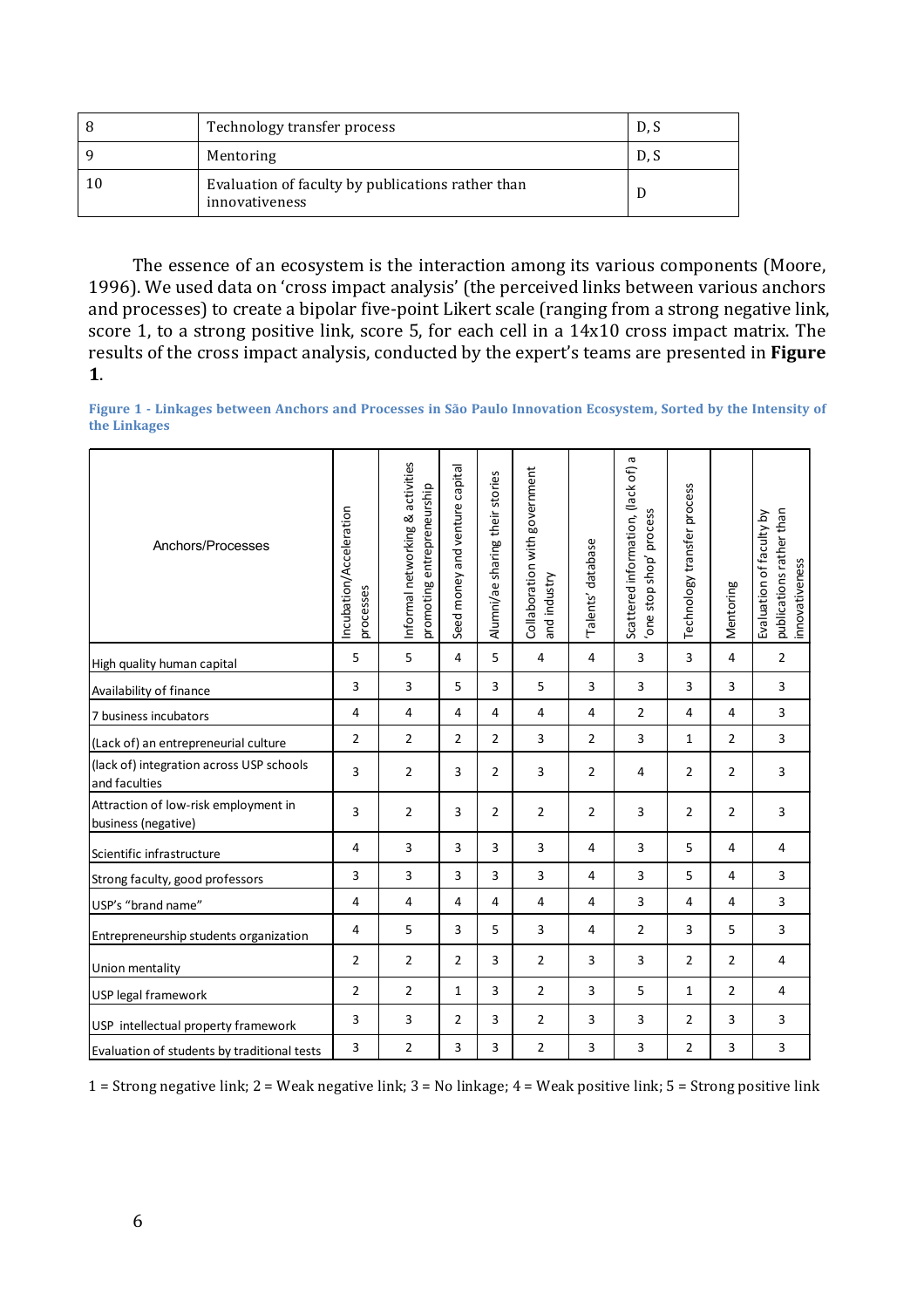## **3.2 Analysis of the Cross Impact Results**

#### **3.2.1 Identifying Key Processes**

Factor analysis was employed on the list of processes (variables). The anchors serve as observations in order to group the processes into major factors according to the similarities in their linkages with the anchors. Tests of sample adequacy constituted the necessary preliminary conditions for conducting factor analysis and obtaining meaningful results. The Spearman correlation matrix among the processes provided the input for both the tests and the factor analysis. The linkage-pattern items obtained in the São Paulo workshop demonstrate good sampling adequacy at the overall  $(KMO > 0.598)$ . The result of the Bartlett's sphericity test rejects the null hypothesis that the correlation matrix is an identity matrix ( $p = 0.000$ ).

Exploratory principal axis factor analysis with subsequent orthogonal rotation (Varimax rotation with Kaiser normalization) produced three factors. These factors together explain 85.7% of the variance. The factor loadings are presented in Table 3. In order to facilitate factor labeling, the dominant items, marked in grey background in **Table** 3, were defined as those with an absolute value of the loading greater than 0.50. Through the factor analysis we distilled the existing innovation process drivers down to three key factors:

**Factor 1 - Human Capital / Talent:** Talents database; Mentoring; Informal networking & activities promoting entrepreneurship; Incubation / Acceleration processes; scattered information, (lack of) a 'one stop shop' process. This factor explains 45.3% of the variance.

**Factor 2 - Flow of Financial Capital:** Seed money and venture capital; Collaboration with government and industry; Technology transfer process. This factor adds 26.2% to the explanation of the variance.

**Factor 3** – **Publish or Perish:** Evaluation of faculty by publications rather than innovativeness. This factor adds 14.2% to the explanation of the variance.

The first and the second factors represent both supply and demand side of innovation and the third factor is purely demand driven.

|  |  |  |  | Table 3 - Factor Analysis Results for the São Paulo Innovation Ecosystem |  |
|--|--|--|--|--------------------------------------------------------------------------|--|
|--|--|--|--|--------------------------------------------------------------------------|--|

 

| Factor name         | Items (Processes)             | Component |      |        |  |
|---------------------|-------------------------------|-----------|------|--------|--|
|                     |                               |           | 2    | 3      |  |
| 1 - Human           | Talents database <sup>4</sup> | .918      | .239 | .218   |  |
| Capital /<br>Talent | Mentoring                     | .910      | .339 | $-018$ |  |
|                     | Alumnae sharing their stories | .909      | .062 | $-279$ |  |

<sup>&</sup>lt;sup>4</sup> Several experts mentioned the need for creating a 'Talents database' that could be used to locate specialists in various areas of innovation to facilitate the development of new businesses.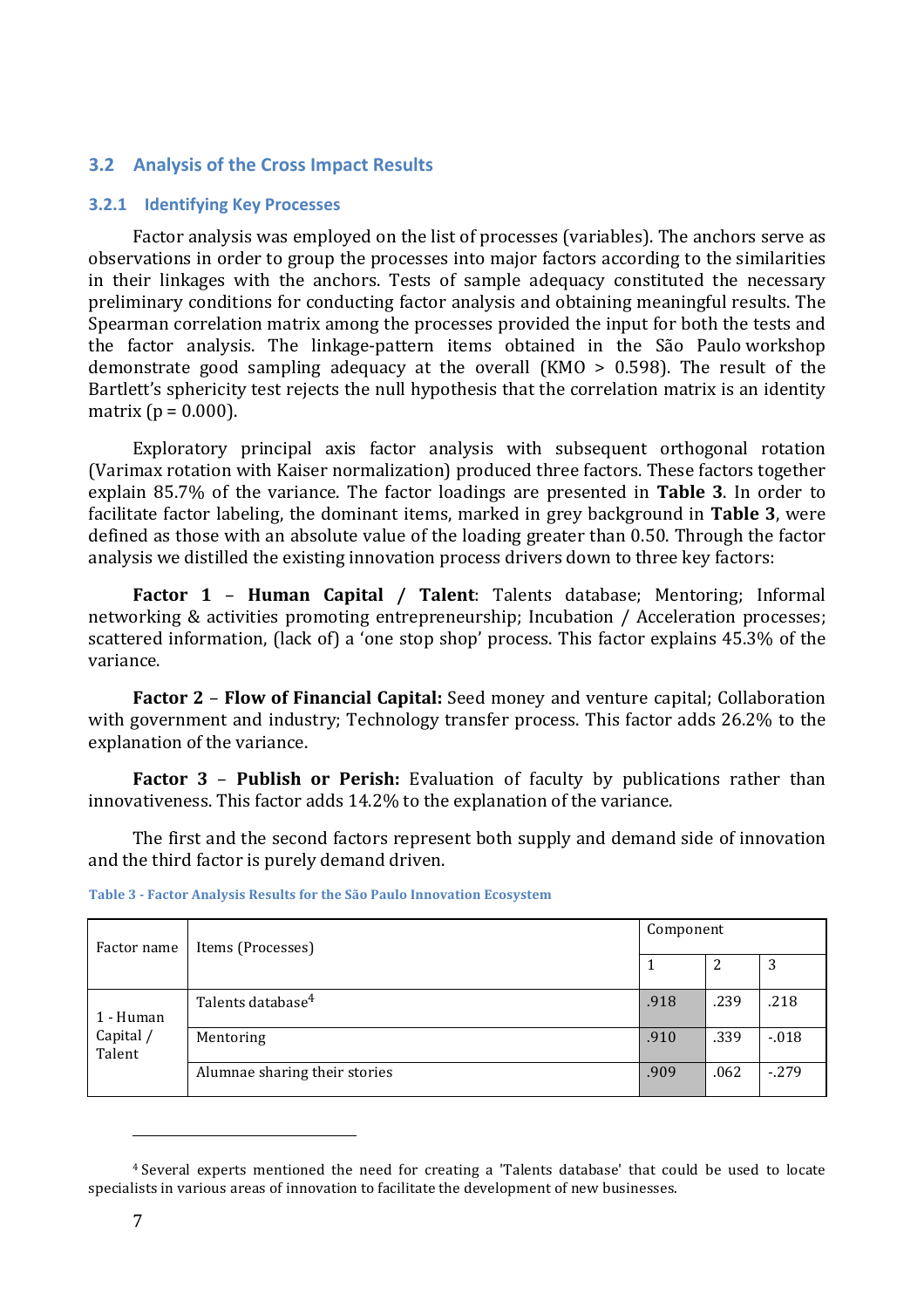|                          | Informal networking & activities promoting entrepreneurship      | .866    | .280   | $-354$ |  |
|--------------------------|------------------------------------------------------------------|---------|--------|--------|--|
|                          | Incubation/Acceleration processes                                | .731    | .443   | $-309$ |  |
|                          | Scattered information, (lack of) a 'one stop shop' process       | $-.509$ | $-376$ | .204   |  |
| 2 - Flow of              | Seed money and venture capital                                   | .231    | .901   | $-278$ |  |
| Financial<br>Capital     | Collaboration with government and industry                       | .226    | .841   | $-222$ |  |
|                          | Technology transfer process                                      | .597    | .629   | .399   |  |
| 3 - Publish<br>or Perish | Evaluation of faculty by publications rather than innovativeness | $-176$  | $-341$ | .861   |  |
| Percent of Variance      |                                                                  | 45.3    | 26.2   | 14.2   |  |
| Cumulative percent       |                                                                  | 45.3    | 71.5   | 85.7   |  |
| $KMO = 0.598$            | Cronbach's Alpha = 0.837                                         |         |        |        |  |

## **3.2.2 Classification of Anchors**

The classification of anchors into clusters did not involve a similar mathematical procedure as was done with the processes and was based on logic. The 14 anchors identified at the expert workshop (see Table 1) were grouped first into four basic dimensions of innovation (Amnon Frenkel, Maital, Leck, & Israel, 2015). These are:

- Culture (shared values);
- Context (scientific and technological infrastructure, structure of the economy);
- Markets (demand, preferences);
- Institutions (system of laws & regulations, written & unwritten 'rules of the game').

In addition, the anchors in each dimension were grouped into Key Anchors and presented in Table 4.

#### **Table 4: List of São Paulo Key Innovation Anchors**

| No.            | Anchor Name                                | Dimension       | Key Anchor              |
|----------------|--------------------------------------------|-----------------|-------------------------|
|                |                                            |                 |                         |
| $\overline{2}$ | Availability of finance                    | Infrastructure, | University of São Paulo |
| 3              | 7 business incubators                      | Perception      | Infrastructure          |
| 9              | USP's strong brand name                    |                 |                         |
| 10             | Entrepreneurship students'<br>Organization |                 |                         |
| 7              | Scientific infrastructure                  |                 |                         |
|                |                                            |                 |                         |
| 1              | High quality human capital                 | Infrastructure, | Human Capital           |
| 8              | Strong faculty, good professors            | Economy         |                         |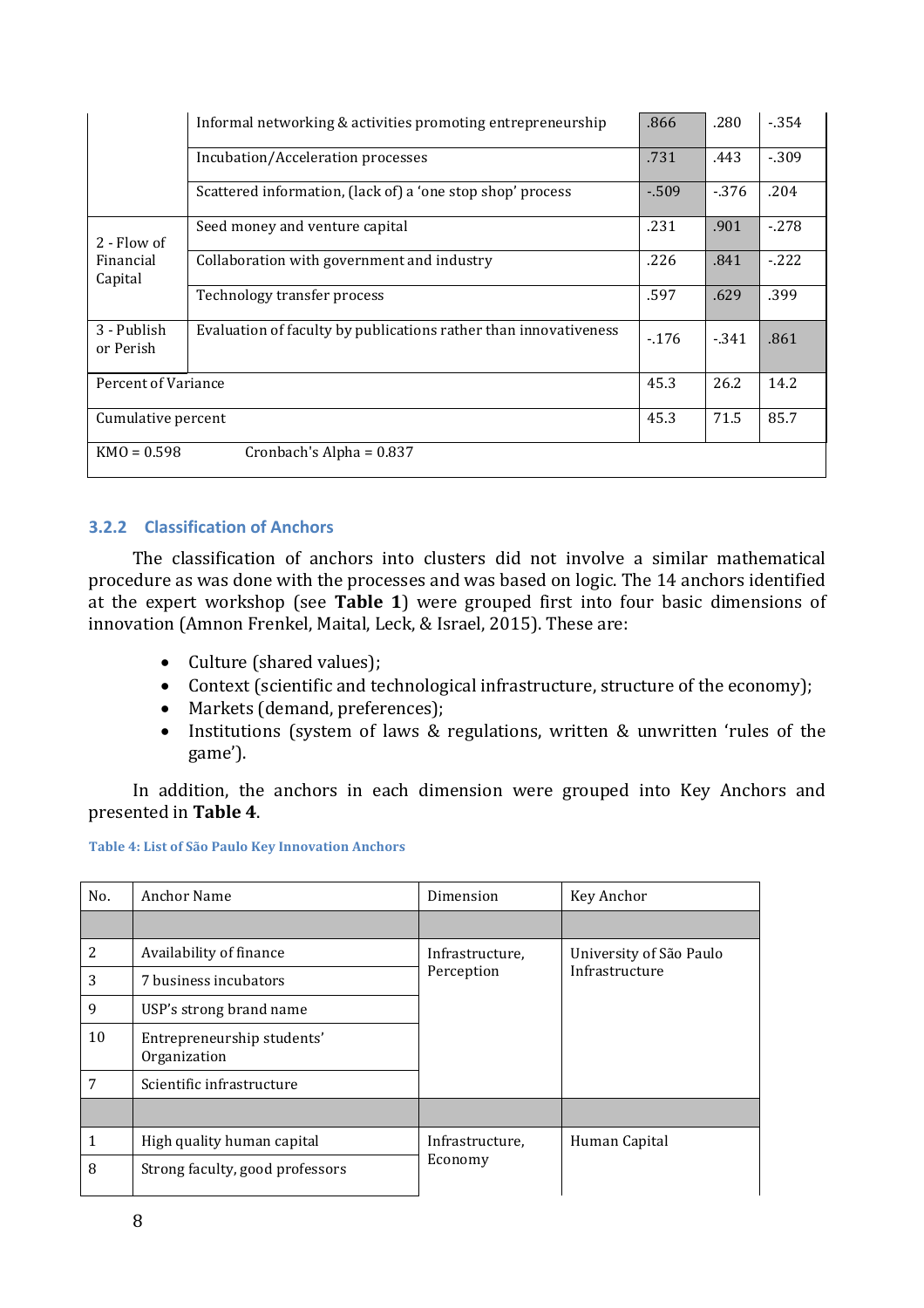| $\overline{4}$ | Entrepreneurial culture (lack of)                    | Culture      | Values & Attitudes           |
|----------------|------------------------------------------------------|--------------|------------------------------|
| 6              | Attractive low-risk employment in<br><b>business</b> |              |                              |
| 11             | Union mentality                                      |              |                              |
| 14             | Evaluation of students by traditional<br>tests       |              |                              |
|                |                                                      |              |                              |
| 5              | Integration across USP schools (lack)                | Institutions | Formal Legal<br>Arrangements |
| 12             | USP legal framework                                  |              |                              |
| 13             | USP intellectual property framework                  |              |                              |
|                |                                                      |              |                              |

The table shows that the major dimension in São Paulo innovation ecosystem is the infrastructure dimension. Half of the anchors belong to this dimension that was divided into two major basic key anchors: University of São Paulo Infrastructure and Human Capital.

The five anchors capture the key infrastructure available at the University of São Paulo: laboratories; the USP brand name (regarded as a top science  $&$  technology university, not only in Brazil but worldwide); the 7 USP incubators; availability of finance for USP entrepreneurs; and the numerous organizations initiated and run by students that foster entrepreneurship.

The second key anchor, Human Capital, refers to the infrastructure economy dimension. This key anchor includes three anchors. USP has strong human capital, both in its highly selected students and its research faculty.

The third key anchor Value and Attitudes are a key part of the Culture dimension. There is a 'union' mentality, with militant labor demands that can hurt productivity and generate strikes; and a question regarding the entrepreneurial culture, which is strong among a smaller part of the USP community and not strong among other parts; the value of creative thought is hampered by standard tests that require students to regurgitate existing knowledge rather than think creatively for themselves; and the prospects of secure wellpaying employment with large established businesses compete with the entrepreneurial drive.

The forth key anchor, Formal legal arrangements, refers to the institution dimension. This anchor includes the IP legal framework at USP, and the legal framework in general governing property rights to ideas, establishment of startups, etc.; and the formal organizational structure, defined by the university charter, in which schools and faculties have considerable autonomy, which limits badly-needed integration and cooperation across faculty boundaries.

## **3.3 Construction of Innovation Ecosystem Map for São Paulo**

In the final step, an innovation map was produced for the São Paulo ecosystem (see **Figure 2**). Most interactions between the anchor clusters and the process factors proved to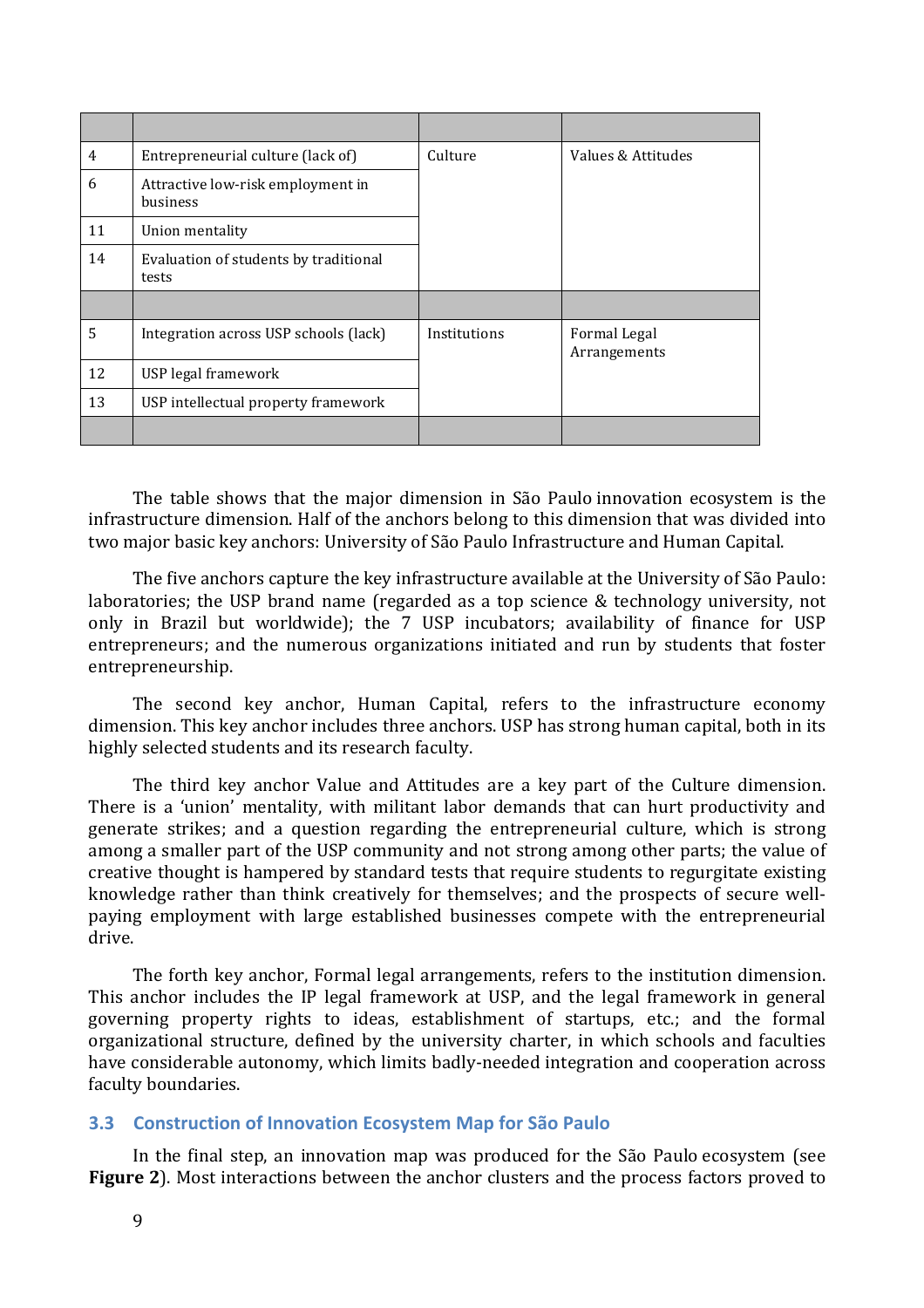be significant and positive describing the linkages between the two groups. The interactions between the group of anchors (clusters) and the group of processes (factors) was computed based on a mathematical procedure for determining and weighting the direction and strength of link between the factors and clusters (see **Appendix**). A summary of the relationships is presented in **Table 5**.

| Factors<br>(Key Processes)<br>Clusters<br>(Key Anchors) | Human Capital /<br>Talent | Flow of Financial<br>Capital | Publish or Perish |
|---------------------------------------------------------|---------------------------|------------------------------|-------------------|
| University of São Paulo<br>Infrastructure               | $\ddot{}$                 | $++$                         | no linkage        |
| Human Capital                                           | $++$                      | $++$                         | -                 |
| Values & Attitudes                                      | $\overline{\phantom{0}}$  | $\overline{\phantom{a}}$     | no linkage        |
| <b>Formal Legal Arrangements</b>                        | $+/-$                     | -                            | no linkage        |

#### **Table 5: Linkage between Factors and Clusters**

In general, the findings show that the second key anchor 'Human Capital' significantly supported (strong linkages) two of the key processes: 'Human Capital / Talent' and 'Flow of Financial Capital'. The University of São Paulo infrastructure key anchor also significantly supports the last, showing a large potential from the university to gather human and financial resources to promote innovation. In contrast 'Values & Attitudes' key anchors that refer to the culture dimension are negatively connected to both 'Human Capital / Talent' and 'Flow of Financial Capital' key processes. Probably, (1) the lack of entrepreneurial culture and tradition, (2) courses focusing on conventional lectures and exams, rather than learn-bydoing, as well as (3) some prejudice against applied research are the main reasons.

An interesting finding was encountered in regard to the 'Formal Legal Arrangements' key anchor. Mixed ties (positive and negative) exist between this key anchor and Human Capital / Talent key process, showing that there are already initiatives within the university to promote innovation but they still lack in breadth and effectiveness. In addition, it appears that this anchor has a negative effect on 'Flow of Financial Capital' key process, in particular due to the difficulties in technology transfer and in collaborations with the government and industry, which are hampered by university bureaucracy, legal obstacles, and a lack of motivation from the university supporting staff.

Finally, the 'Human Capital' key anchor has a negative effect on the Publish or Perish key process. This key process does not receive support from the other key anchors. The problem here is that the university, in general, does not value innovation activities  $-$  such as, technology transfer to large companies or government, and fostering the creation of startup companies  $-$  in the evaluation of its faculty. In a few schools, professors who concentrate on pure theoretical research with no application at all to the real problems of society are sometimes more valued than the ones that try to make a positive impact on society.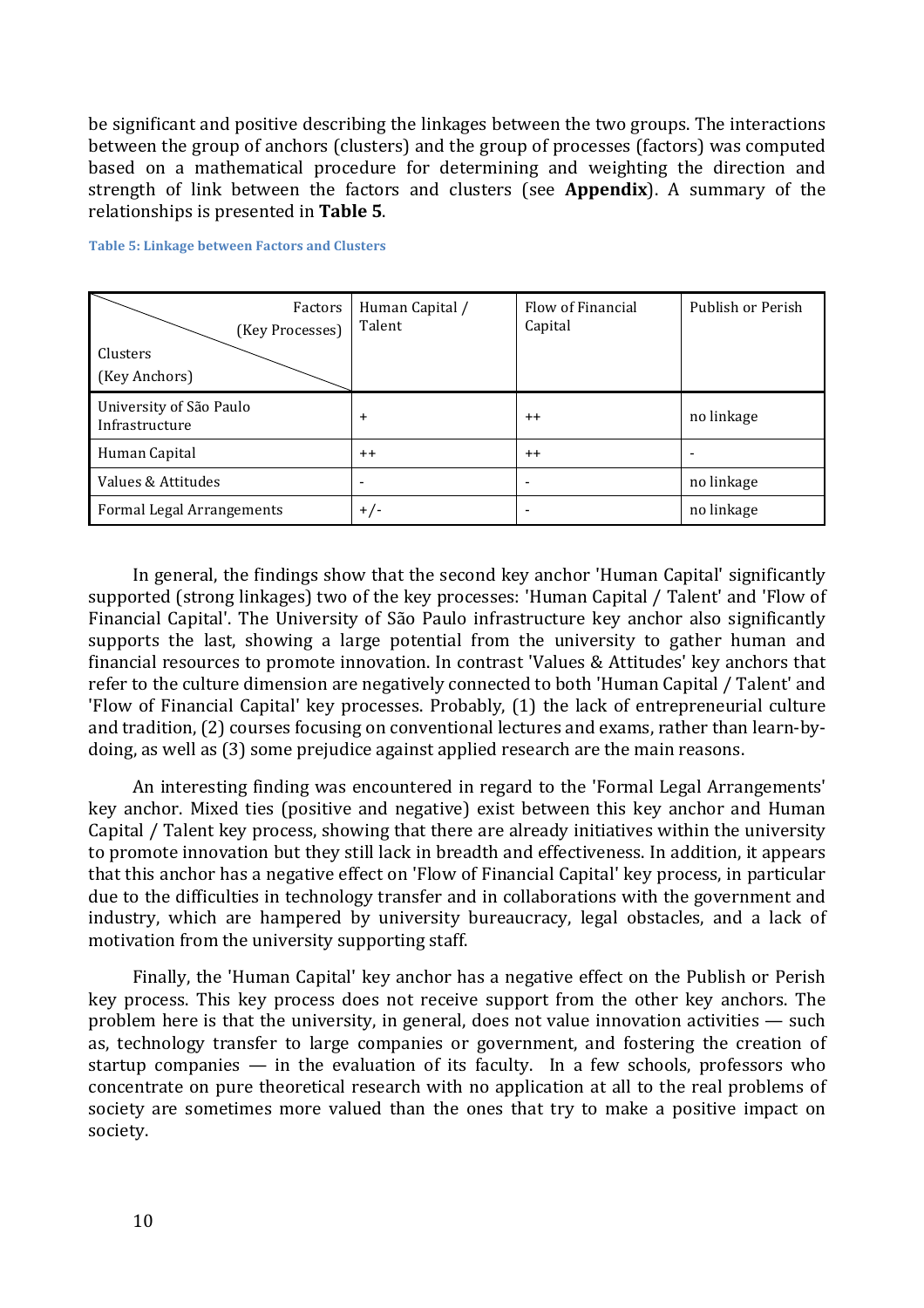



## **4 Discussion and Recommendations**

Examining the overview linkages present in the ecosystem map, first we see obvious positive link between the Human Capital assets and Human Capital processes. Also, as a world-class university, USP appears as an asset that has only positive links with both Human Capital and Flow of Financial Capital. Beside these positive links, analyzing the elements of Human Capital processes, we can find improvements to be done, specially regarding to the ecosystem connectivity.

(Breznitz & Taylor, 2014) argue that even in the presence of all factors for the good health of a technological hub, the entrepreneurial ecosystem will not flourish if social fragmentation is observed. In other words, the local high-tech industry must develop rich multiple, locally centered social networks to enable growth of the ecosystem.

São Paulo is a huge city in area and population. There is a lack of good quality public transportation and people are always afraid to go far from their daily itinerary, because of heavy traffic and the large loss in time and stress involved. Moreover, the University of São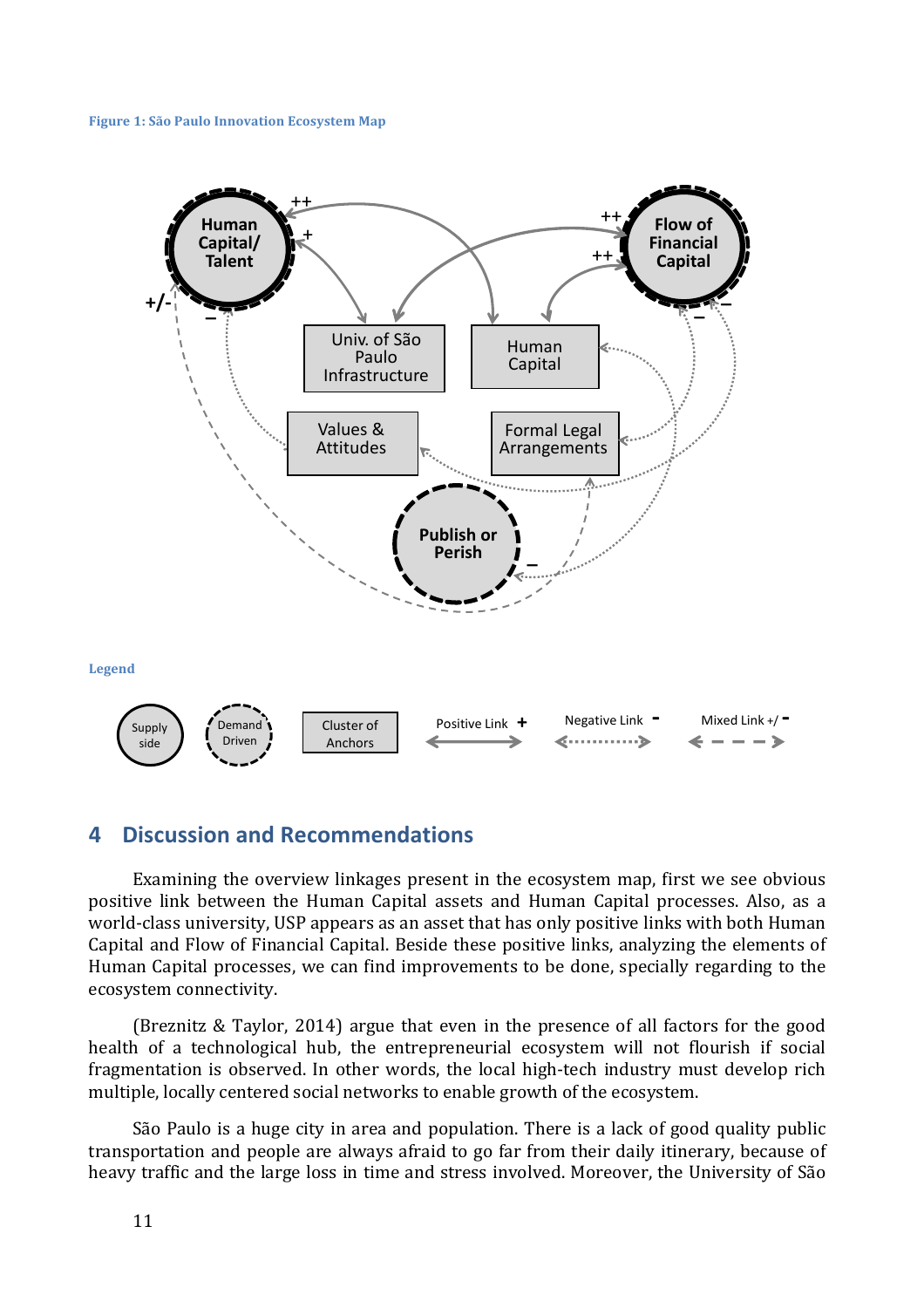Paulo main campus is located far from the city center, with few good public transportation options to get there, making a large number of the students and professors to use cars. These elements generate a virtual separation of the University from the rest of the city. Having a strong faculty and high quality human capital is not sufficient if these assets are not easily accessible to the other ecosystem players like established companies or startup entrepreneurs. The university administration must have a clear strategy to deal with this problem. In the past, the university took an opposite direction with that regard, for example, by denying the construction of a subway station at the center of its campus, promoting the isolation of the university from society.

Furthermore, the distance between buildings and institutes inside the campus is also a barrier for multidisciplinary interaction. As it was pointed in the workshop, there is no "onestop shop", neither for the whole city nor inside the USP community. Thus, new entrepreneurs need to go to tens of different places to find the information and the right people to start creating a network to support new ventures.

The inexistence of a "one-stop shop" is a factor that needs action. The first step could be to map the different informal networking activities promoting entrepreneurship and propose ioint meetings and interaction between these networks. Within the USP community, more entrepreneurship activities involving different institutes could be a starting point. Another, bolder approach would be to create an 'Entrepreneurship Lounge' in the center of the campus where people from multiple disciplines would get together to discuss new ventures and work on their early-stage startups. This would be an open public space, the official USP port for entrepreneurs, promoting regular activities and offering free co-working space for startups and sharing of alumnae stories.

While the university has positive links to 'Human and Financial Capital', the 'Values and Attitudes' cultural factor has a negative link with both. This is a very important finding because this anchor should support the processes, not hinder them. The 'Formal and Legal Arrangements' also has negative impact on 'Human Capital' processes. Moreover, the technology transfer process is considered poor in terms of output, while theory shows that knowledge transfer is a key force that drives a technology hub evolution over time (J. Kim, Anderson, & Daim, 2008) (Pattnaik & Pandey, 2016) (Xu & McNaughton, 2006).

These are the aspects that need to change and some suggestions of how this can be achieved are the following:

- Lack of Entrepreneurial culture
	- o Spreading the word of "entrepreneurship as a way of living" and the acceptance of failure
	- $\circ$  Early-stage startup competitions (hackathons, Startup Weekends, etc.)
	- $\circ$  More week-long and semester-long courses on Entrepreneurship for students and faculty
	- $\circ$  Sharing local cases of entrepreneurial successes in events, digital and printed media, as well as local and private communications
- Attractive low-risk employment in business. Lowering the risks for entrepreneurs with:
	- $\circ$  Differentiated tax policies for startup companies
	- $\circ$  Inexpensive and fast-track process for startups to open and close businesses
	- $\circ$  Financial incentives from funding agencies and private investment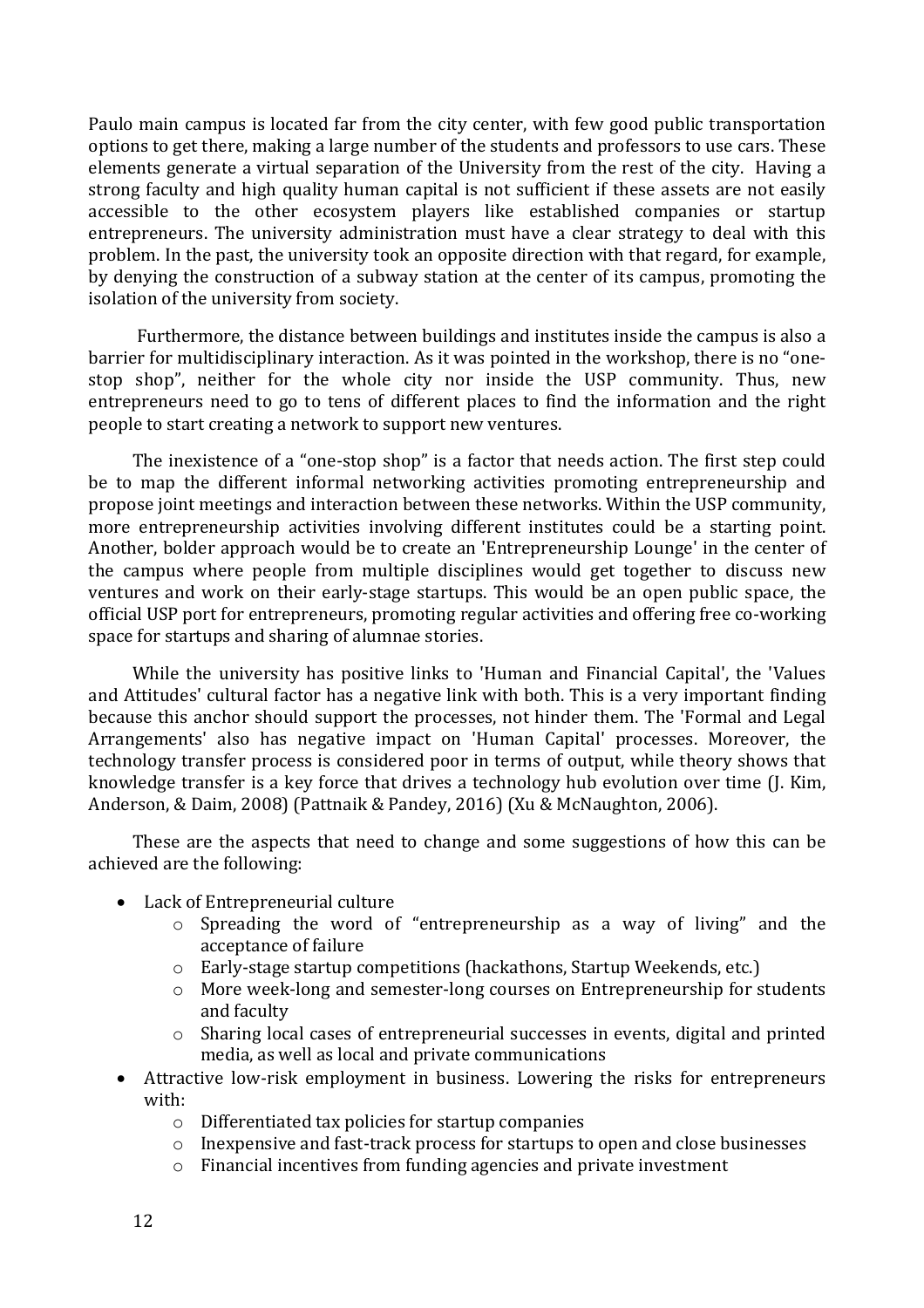- o Infrastructure availability: co-working spaces, Internet access
- Union mentality:
	- $\circ$  Create special labor rules for startups, with more flexibility and less bureaucracy
	- $\circ$  A small minority of union members are capable of stopping the university in very frequent strikes; they also criticize the approximation efforts between the university and the industry, causing huge losses to society. Seeking creative ways of stopping this waste would be beneficial
	- $\circ$  Fight the prejudice against commercial ventures born from the university; since the university is public, some people believe that everything that comes from it should be free and public. Instead, USP should be a birthplace for disruptive, innovative businesses, increasing the GDP
- Evaluation of students via traditional tests:
	- o Implement new methods to evaluate students, promoting collaborative work, active participation, active learning, real-world project-based courses, and learn-by-doing
	- $\circ$  Give the option for students to create their own business and count the business performance as coursework credits

# **5 Conclusions**

The objective of this article was to analyze the São Paulo innovation ecosystem using the factor analysis technique. Based on a workshop conducted with ecosystem experts, we identified the key anchors and processes present there, and how they support each other. The overall conclusion was that, although the São Paulo region and its major university, USP, have a huge potential for Entrepreneurship and Innovation, mainly due to its human capital, the current status of the ecosystem is weak and the region is not yet capable of generating significant disruptive innovation.

The major problems in the São Paulo ecosystem pointed out by the experts' workshop we conducted as part of our research were:  $(1)$  lack of connectivity / weak people networking, (2) lack of entrepreneurial culture and prejudice against businesses and applied research within the university, (3) high bureaucracy and lack of flexibility both within the university and in the market legal/tax frameworks, (4) no incentives for professors and students to pursue innovation and entrepreneurship, (5) a poor technology transfer established process.

Our analyses of the experts' workshop data identified a few key recommendations for ecosystem leaders, entrepreneurs, university administrators, and policy makers that could change this landscape significantly within a few years:

- 1. Creation of a vibrant 'Entrepreneurship Lounge' concentrating robust activities around entrepreneurship and innovation, gathering students, alumnae. and professors from all university schools, while promoting local, smaller activities within the various institutes.
- 2. Spreading the entrepreneurial culture with short and semester-long courses, events, and incentives for professors, students, and alumnae to engage in innovation activities. Entrepreneurial professors should be valued in their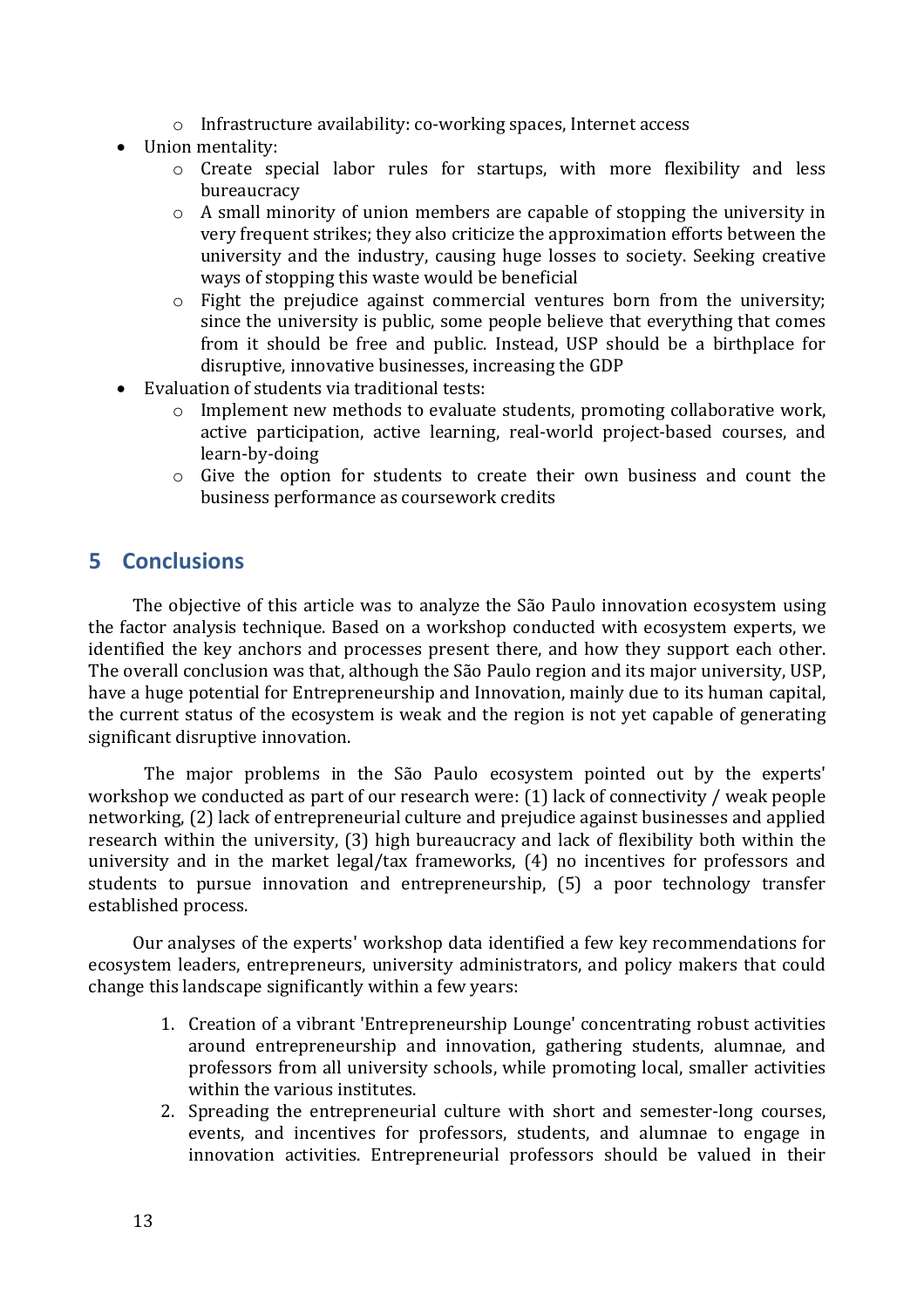career progression while students should receive credit for their innovative projects. 

3. Creation of new laws with tax incentives for innovative startups, decreasing bureaucracy. Facilitating the participation of professors in innovative commercial ventures and the transfer of technology from the university to society. 

Performing all these actions require a lot of effort from the few people that are engaged in the entrepreneurship community. However, we see that there is a growing overall understanding in the Brazilian society that entrepreneurship and technological innovation is a powerful mechanism to put the country in the path towards overcoming its underdevelopment history, turning the nation into a developed country within this century.

# **6 Bibliography**

- Andreassi, T., & Madureira Rodrigues Siqueira, E. (2006). The funding of new technology-based firms in Brazil. *International Journal of Entrepreneurship and Innovation Management*, *6*(4), 369–382.
- Arruda, C., Cozzi, A., Nogueira, V., & Costa, V. Da. (2013). O Ecossistema Empreendedor Brasileiro de Startups: uma análise dos determinantes do empreendedorismo no Brasil a partir dos pilares da OCDE. Retrieved from http://www.fdc.org.br/professoresepesquisa/publicacoes/Paginas/publicacaodetalhe.aspx?publicacao=18349
- Breznitz, D., & Taylor, M. (2014). The communal roots of entrepreneurial–technological growth social fragmentation and stagnation: reflection on Atlanta's technology cluster. *Entrepreneurship & Regional Development*, *26*(3-4), 375–396.
- Cometto, M. T., & Piol, A. (2013). *Tech and the City: The Making of New York's Startup Community*. Mirandola Press.
- Frenkel, A., & Maital, S. (2014). *Mapping National Innovation Ecosystems: Foundations for Policy Consensus*. London, UK: Edward Elgar Publishing.
- Frenkel, A., Maital, S., Leck, E., & Israel, E. (2015). Demand-Driven Innovation: An Integrative Systems-Based Review of the Literature. *International Journal of Innovation and Technology Management*, 1550008. doi:10.1142/S021987701550008X
- Iansiti, M., & Levien, R. (2004). Strategy as Ecology. *Harvard Business Review*, *82*. doi:10.1108/eb025570
- Jamieson, S. (2004). Likert scales: How to (ab)use them. *Medical Education*, *38*, 1217–1218. doi:10.1111/j.1365-2929.2004.02012.x
- Kasturi, S. V, & Subrahmanya, M. H. B. (2014). Start-ups and small scale industry growth in India : do institutional credit and start-ups make a difference? *International Journal of Entrepreneurial Venturing*, *6*(3), 277–298.
- Kim, J., Anderson, T., & Daim, T. (2008). Assessing University Technology Transfer: a Measure of Efficiency Patterns. *International Journal of Innovation and Technology Management*, *05*(04), 495–526. doi:10.1142/S0219877008001497
- Kim, J.-O., & Mueller, C. W. (1978). *Introduction to factor analysis: What it is and how to do it*. Sage Beverly Hills, CA.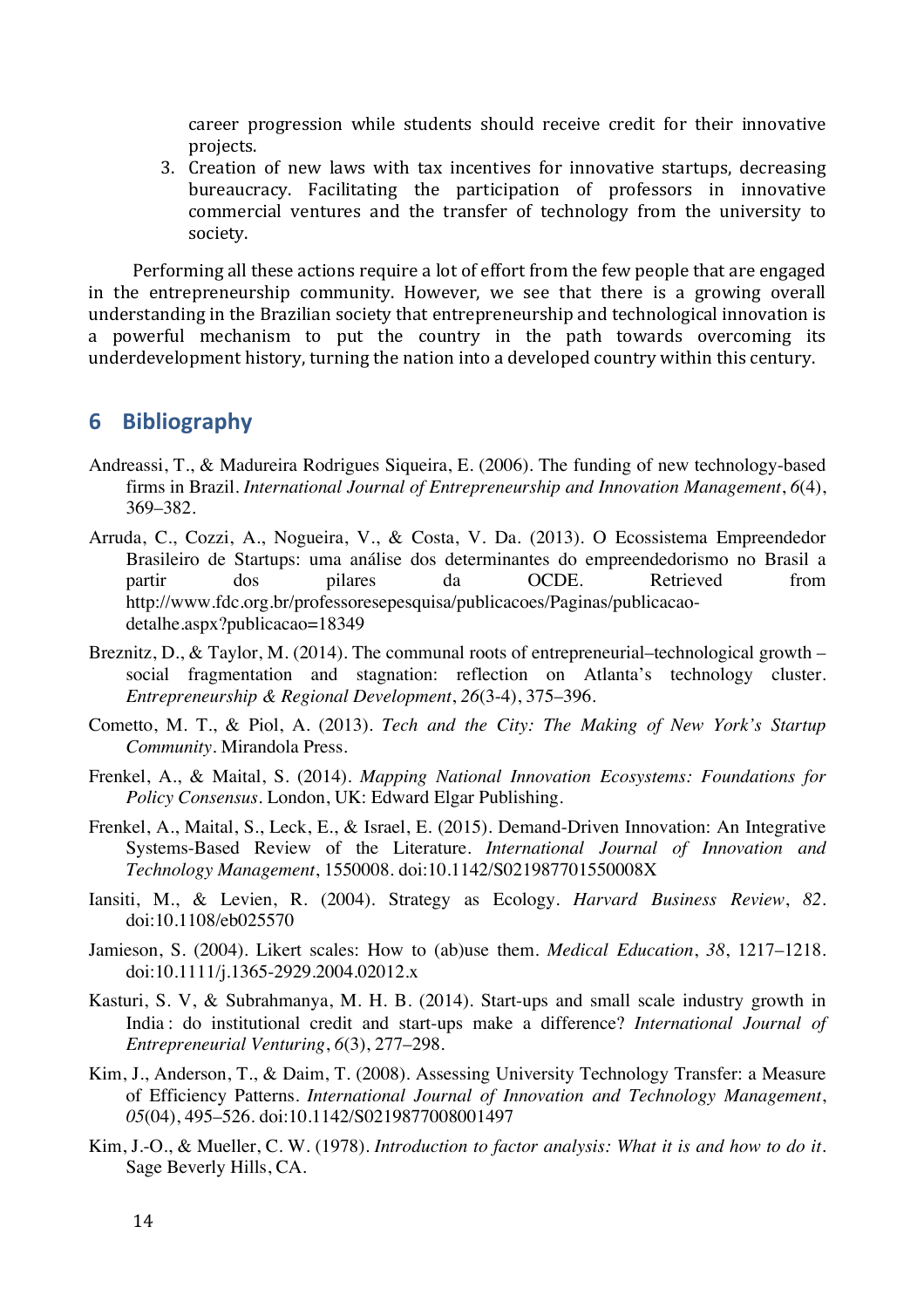- Kon, F., Cukier, D., Melo, C., Hazzan, O., & Yuklea, H. (2014). *A Panorama of the Israeli Software Startup Ecosystem*. *… Israeli Software Startup …*. Available at SSRN: http://ssrn.com/abstract=2441157. Retrieved from http://papers.ssrn.com/sol3/papers.cfm?abstract\_id=2441157
- Lemos, P. (2012). *Universidades e Ecossistemas de Empreendedorismo*. Editora Unicamp.
- Moore, J. F. (1996). *The Death of Competition: Leadership and strategy in the age of business ecosystems*. HarperBusiness New York.
- OECD. (1997). National Innovation Systems, *8*(1), 49. doi:10.1504/IJEIM.2008.018615
- Osborne, A. F. (1963). Applied imagination: principles and procedures of creative problem solving. *Charles Scribener's Sons, New York*.
- Pattnaik, P. N., & Pandey, S. C. (2016). Revisiting University Spinoffs: Conceptual Advancements and Theoretical Underpinnings. *International Journal of Innovation and Technology Management*, *13*(01), 1650005. doi:10.1142/S021987701650005X
- Piscione, D. P. (2013). *Secrets of Silicon Valley: What Everyone Else Can Learn from the Innovation Capital of the World*. Macmillan.
- Schumpeter, J. A. (1934). The theory of economic development: an inquiry into profits, capital, credit, interest, and the business cycle. *Harvard Economic Studies*, *46*(2), xii, 255 p. doi:10.2307/1812657
- Sternberg, R. (2013). Success factors of university-spin-offs: Regional government support programs versus regional environment. *Technovation*, 1–12. doi:10.1016/j.technovation.2013.11.003
- Vaz, E., de Noronha Vaz, T., Galindo, P. V., & Nijkamp, P. (2014). Modelling innovation support systems for regional development – analysis of cluster structures in innovation in Portugal. *Entrepreneurship & Regional Development*, *26*(1-2), 23–46. doi:10.1080/08985626.2013.860193
- Voss, R., & Müller, C. (2009). How are the conditions for high-tech start-ups in Germany? *International Journal of Entrepreneurship and Small Business*, *7*(3), 284. doi:10.1504/IJESB.2009.023021
- Xu, S. X., & McNaughton, R. B. (2006). High-technology cluster evolution: a network analysis of Canada's Technology Triangle. *International Journal of Entrepreneurship and Innovation Management*, *6*(6), 591. doi:10.1504/IJEIM.2006.010983